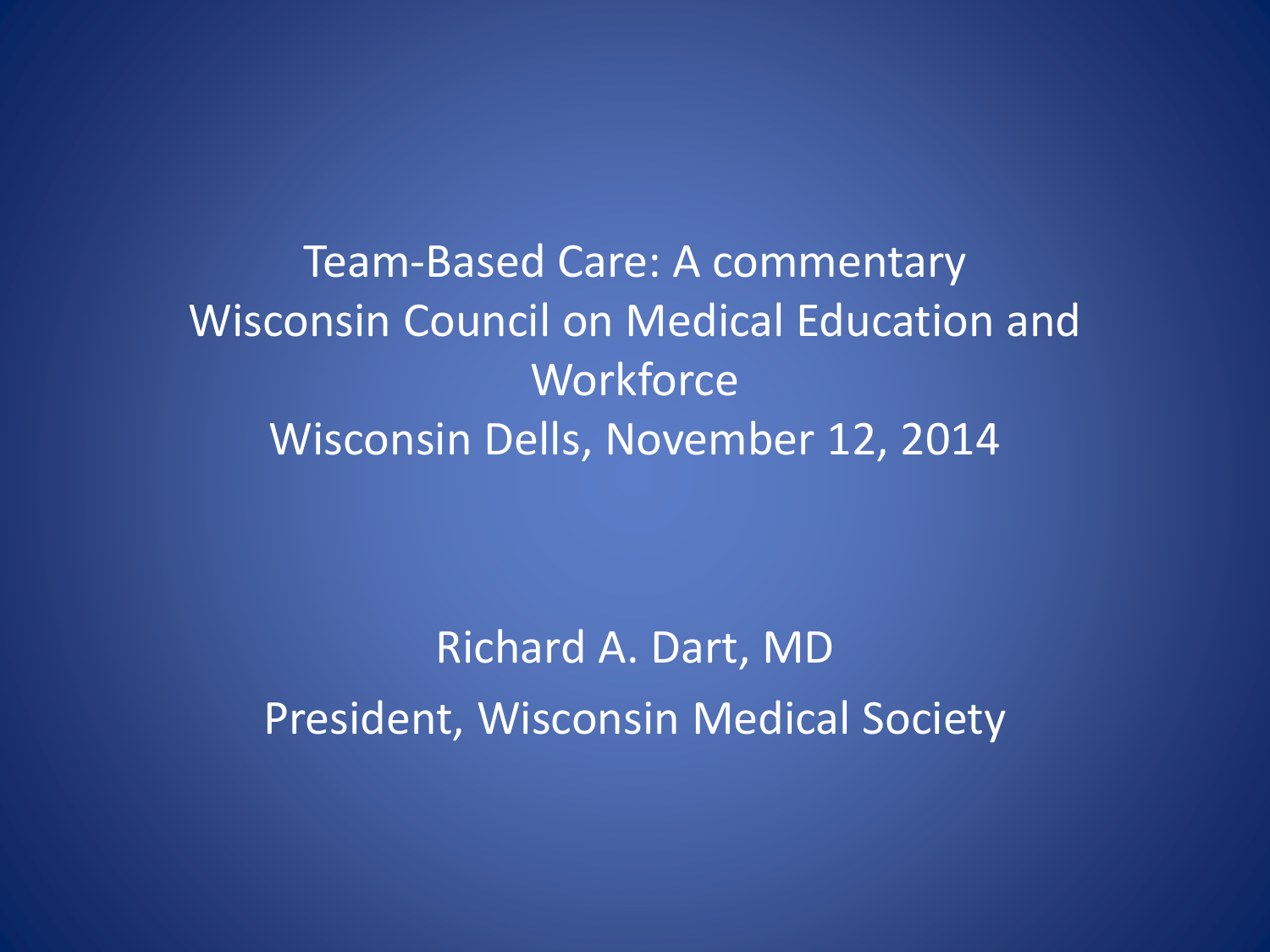#### **Disclaimer**

I am not:

•Employed or paid by any pharmaceutical or medical products company

I am, will be or have been:

•ALLHAT Site PI and contributing author (an NHLBI Sponsored Trial), am a Emeritus Research Clinician in the Center for Human Genetics Marshfield Clinic Research Foundation.

•Personally committed to evidence-based medicine and understanding the physiology and genetics of hypertension, renal diseases, pharmacogenetics and pharmacogenomics, end-of-life care, medical ethics and team-based practice.

•Honoraria are not out of the question—I just can't keep them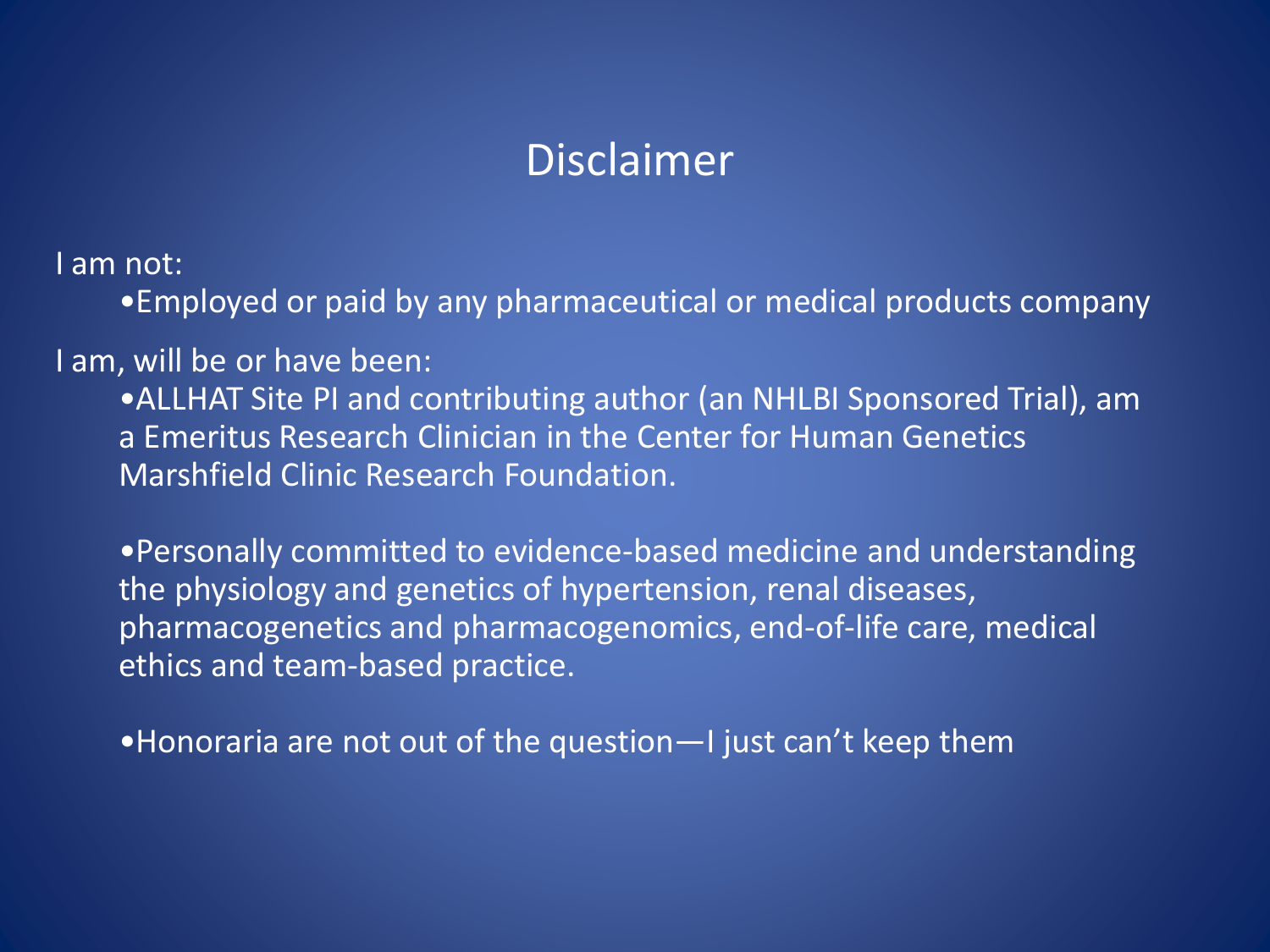Team-based care: Why now? Why not in the past?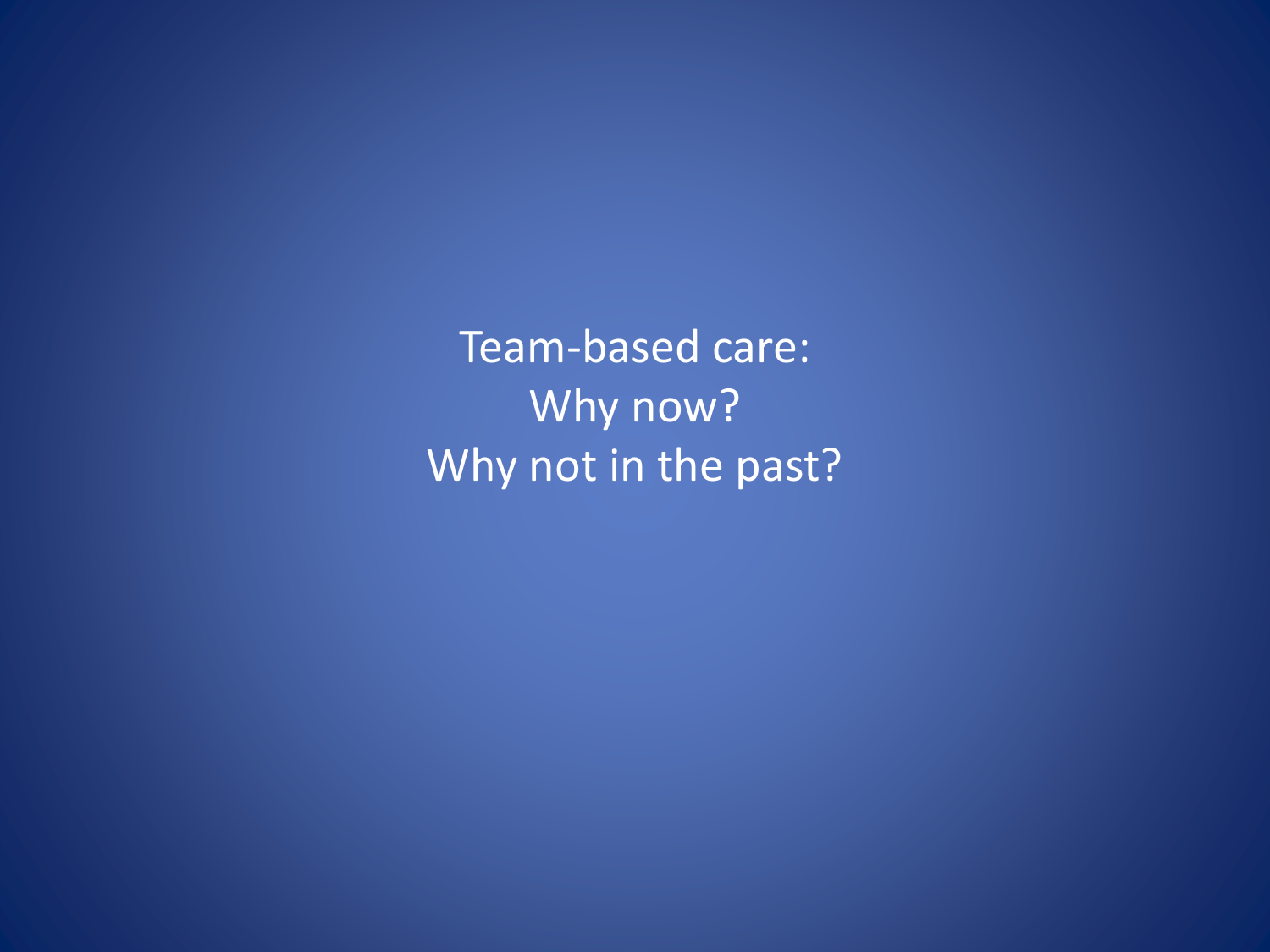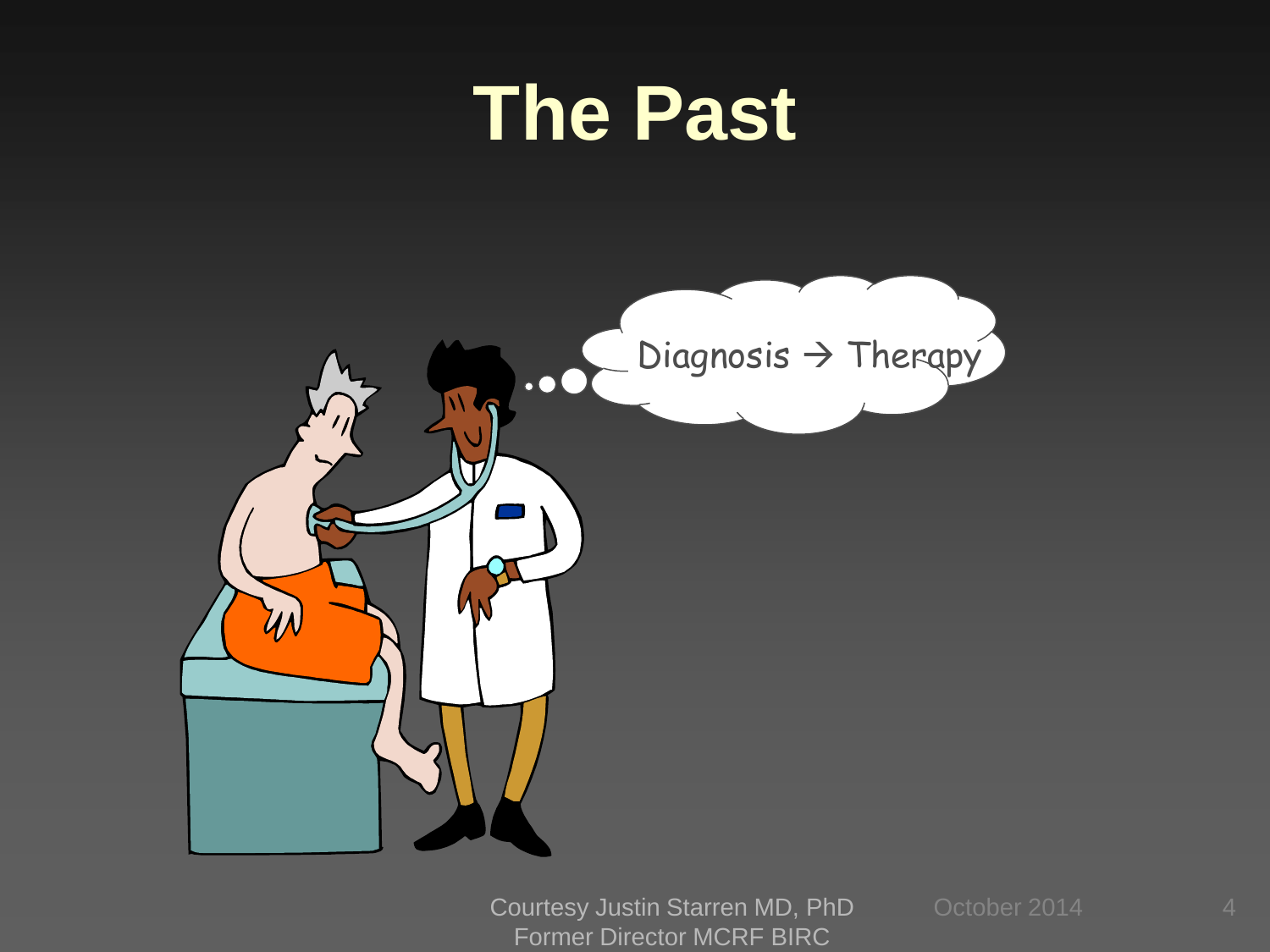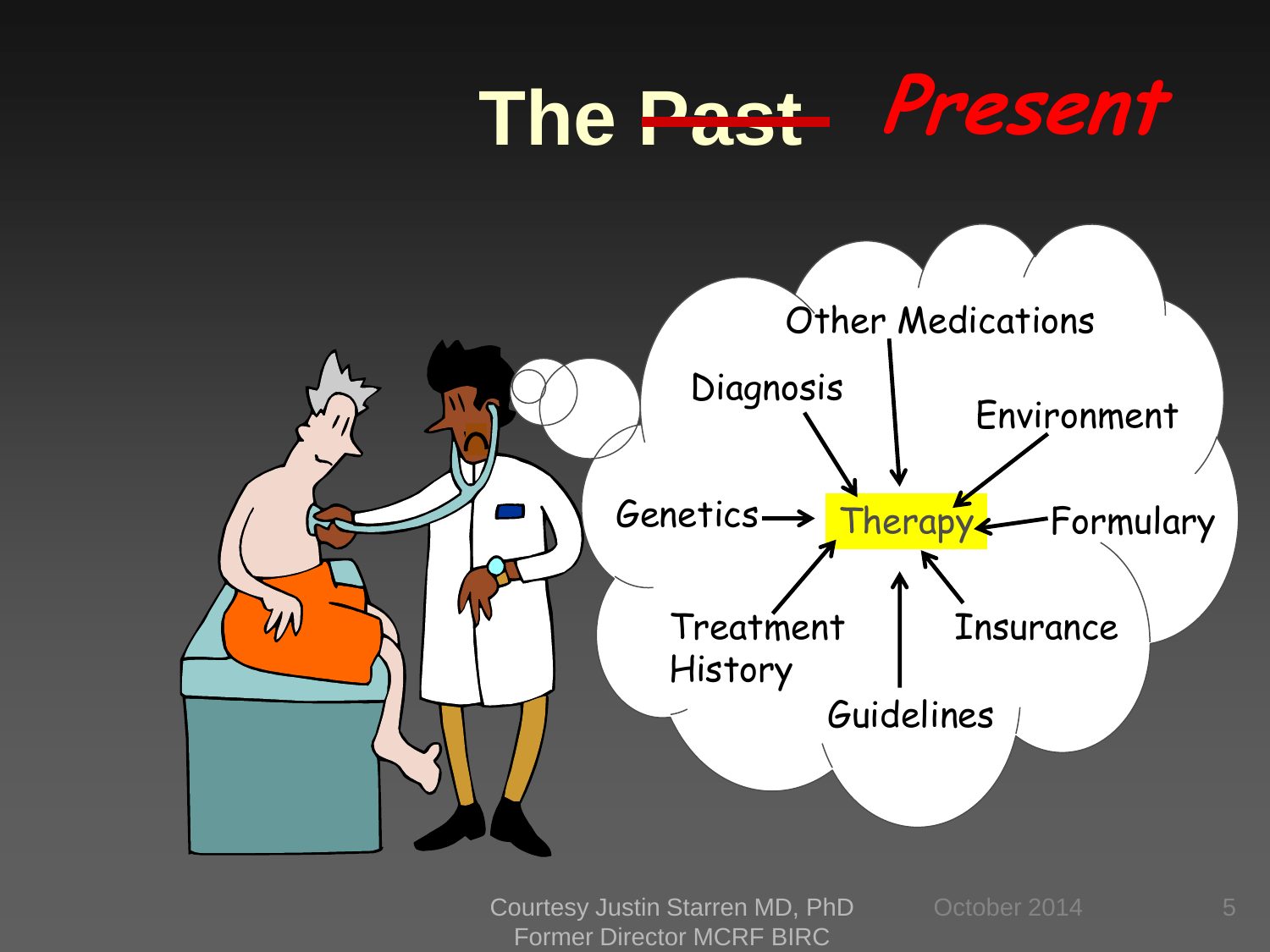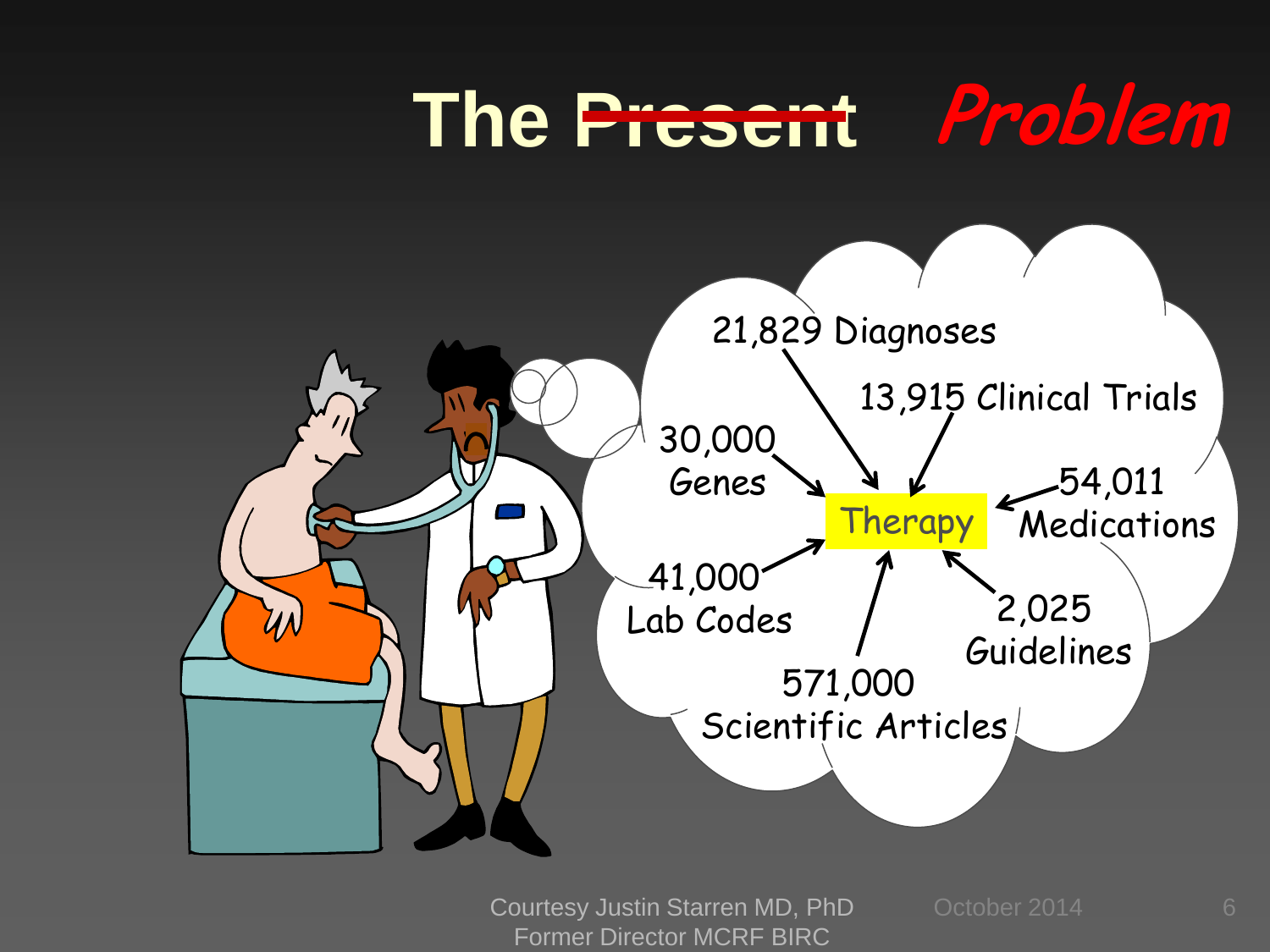### **The Present Problem**

# 23,350,000,000,000,000 ,000,000,000,000,000 Possible Combinations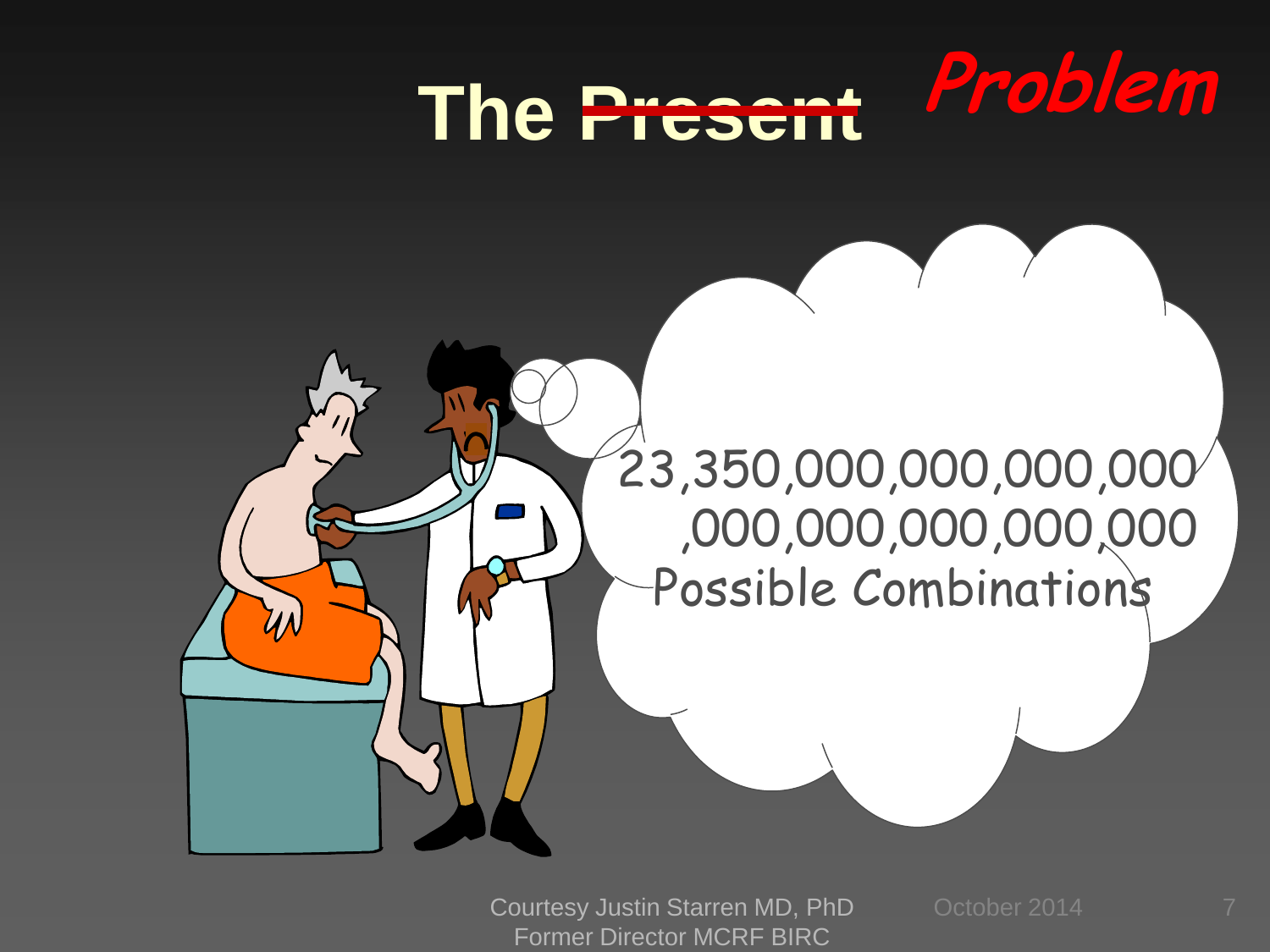## Team-based Care Complex care management (CCM)<sup>1</sup>

- Small number of patients Largest cost for care
- Most cared for in small –medium clinics, rural settings
- Infrastructure not in place to aid in CCM
- Many barriers exist
- TBC/CCM has many components

1 Hong CM, Abrams MK, Ferris TG NEJM 2014, 371;6:491-3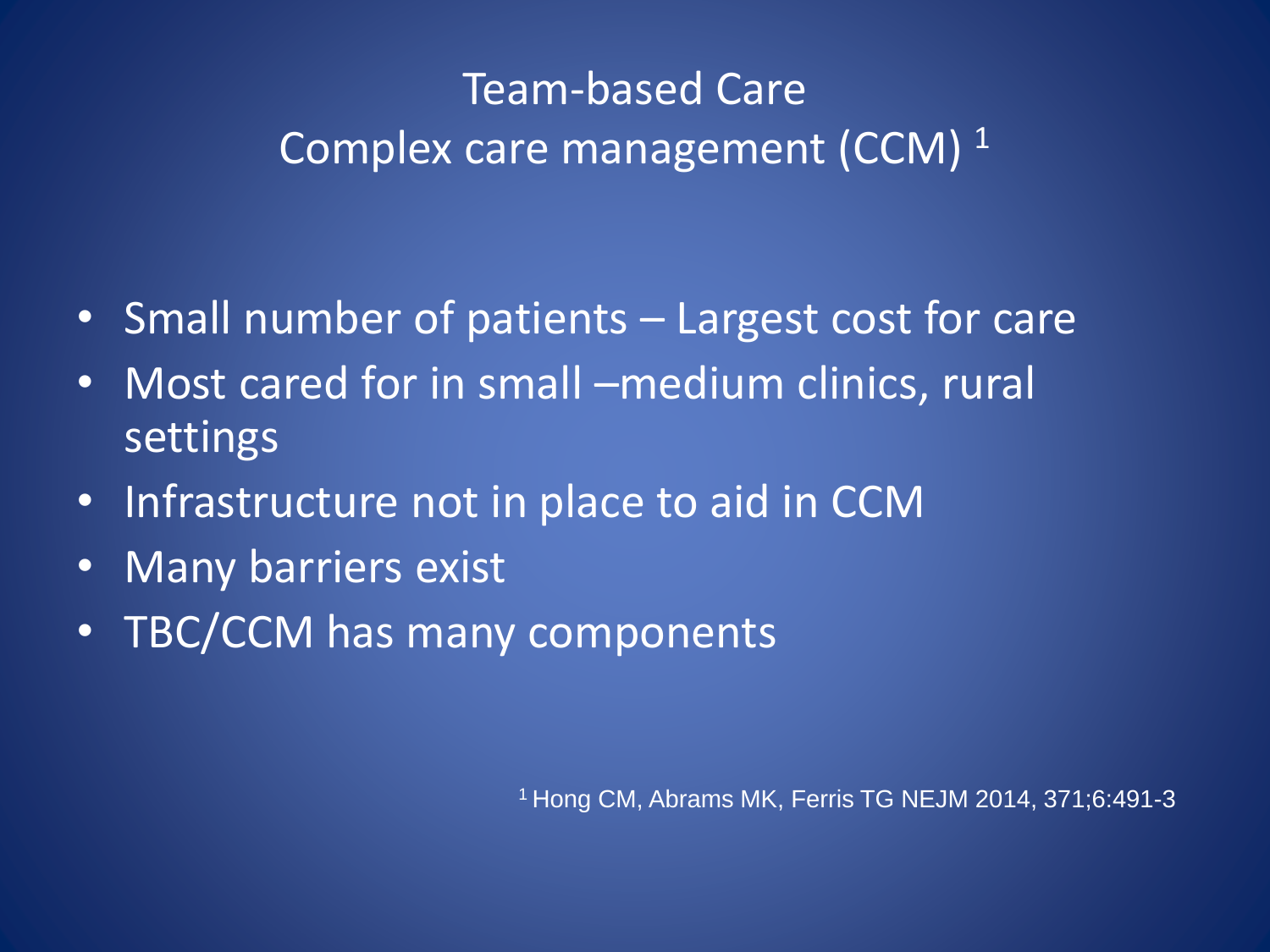### Team-based Care

- Key parts to team-based care
	- $-$  Leadership: the physician's role  $2$ 
		- Relationships
		- Reputation
		- Requirements
		- Rewards
		- Reciprocity
		- Resolution
		- Respect
	- Compassion and caring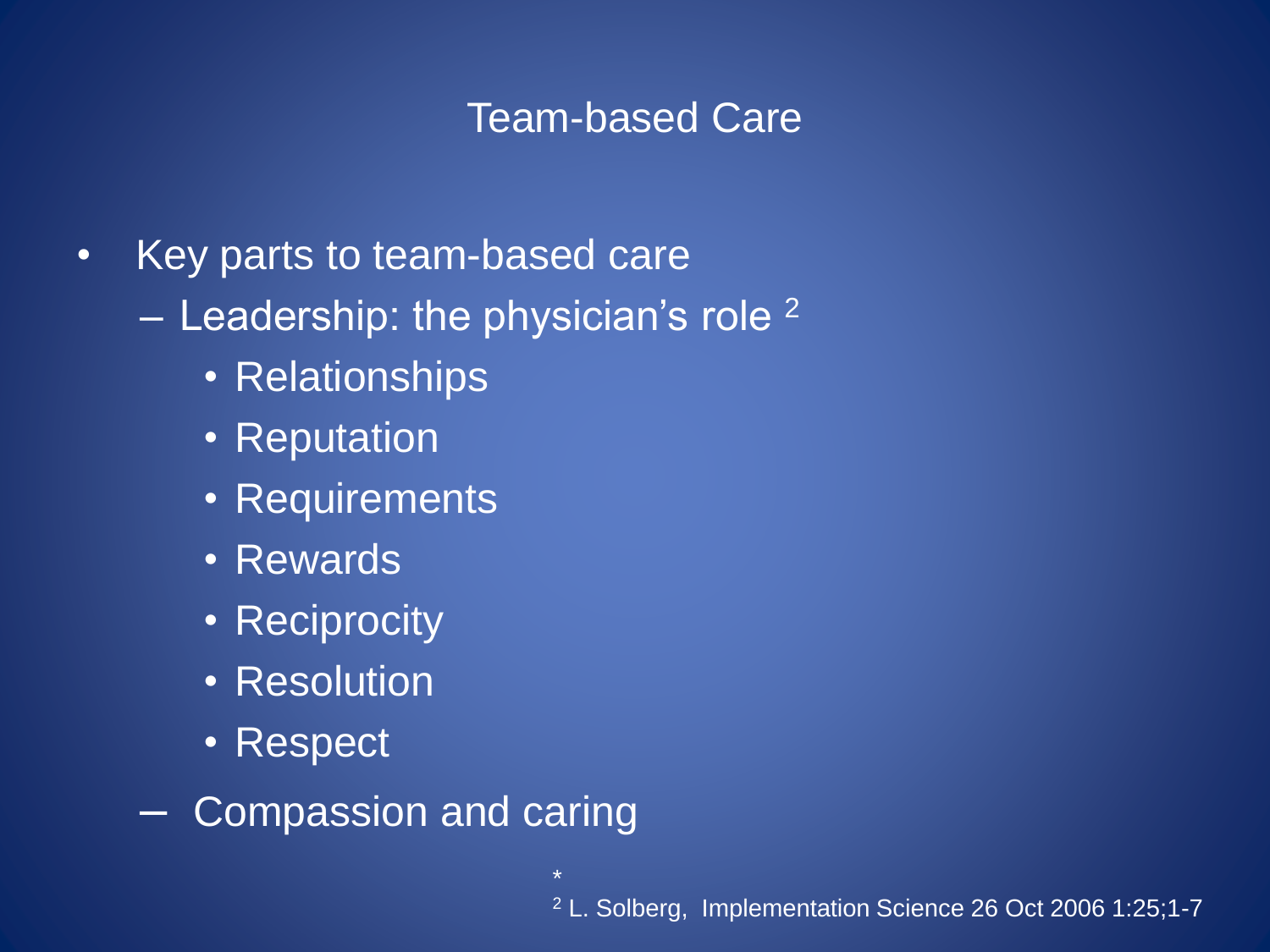# Morning session

- Key points from this morning: TBC is a means to manage a very complex care management (CCM).
- Recognition of barriers is necessary
- Ways to work through issues
- Solberg's 7 R's apply
- Meet needs of population/provider mismatch
- Potential benefits
- Value to society as a whole and individuals.
- Support and sustain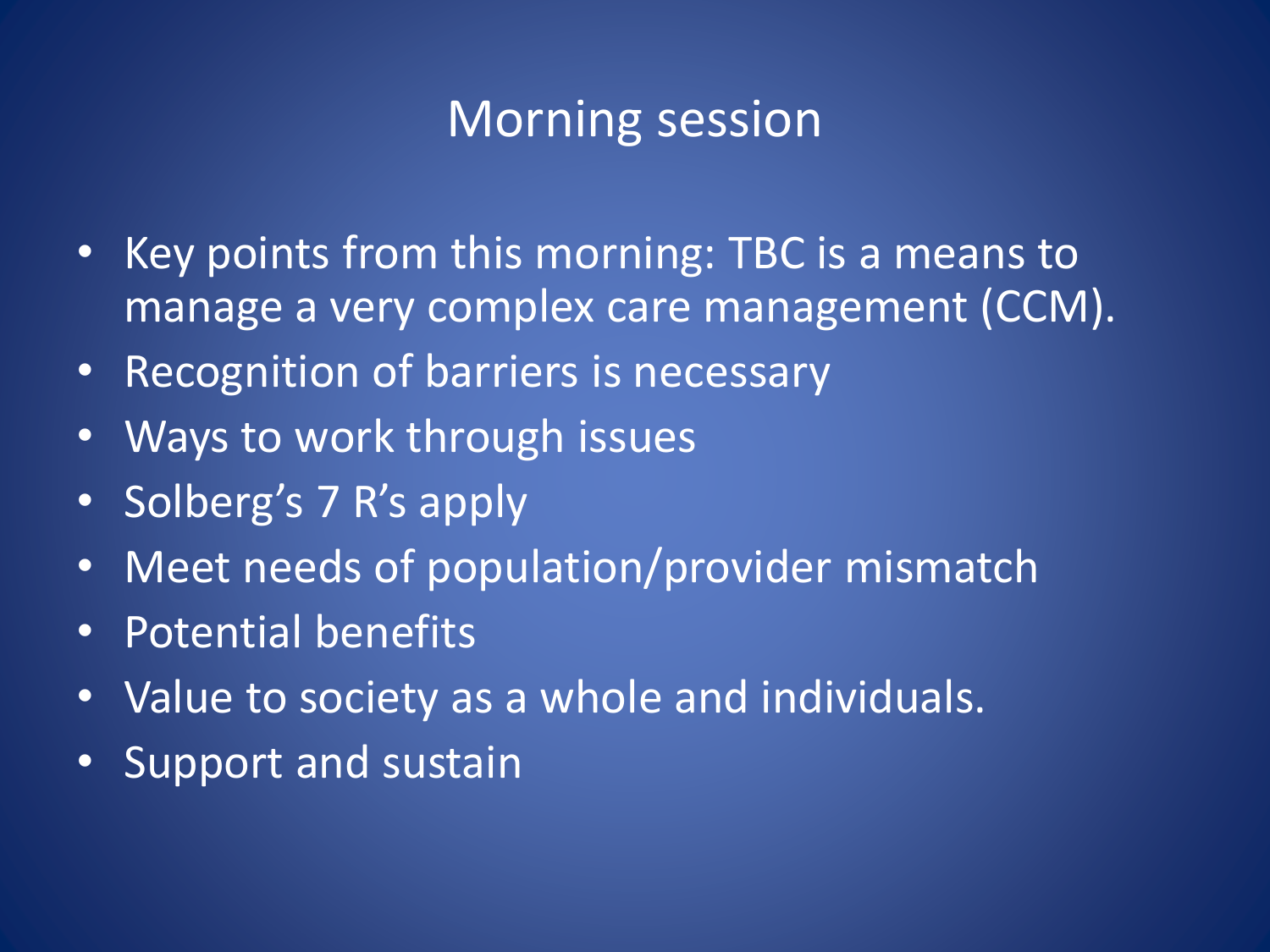#### Team-based Practice

- Physicians have a duty to lead the caring and compassionate team
	- Opportunity to enhance care
	- Practice satisfaction
	- Enhance professionalism
	- Potential to be more efficient and cost-effective
	- Better outcomes have already been found
- Lead in a collaborative, respectful manner, or follow, or get out of the way.

#### Thank you!

"Don't let the perfect be the enemy of the good." Voltaire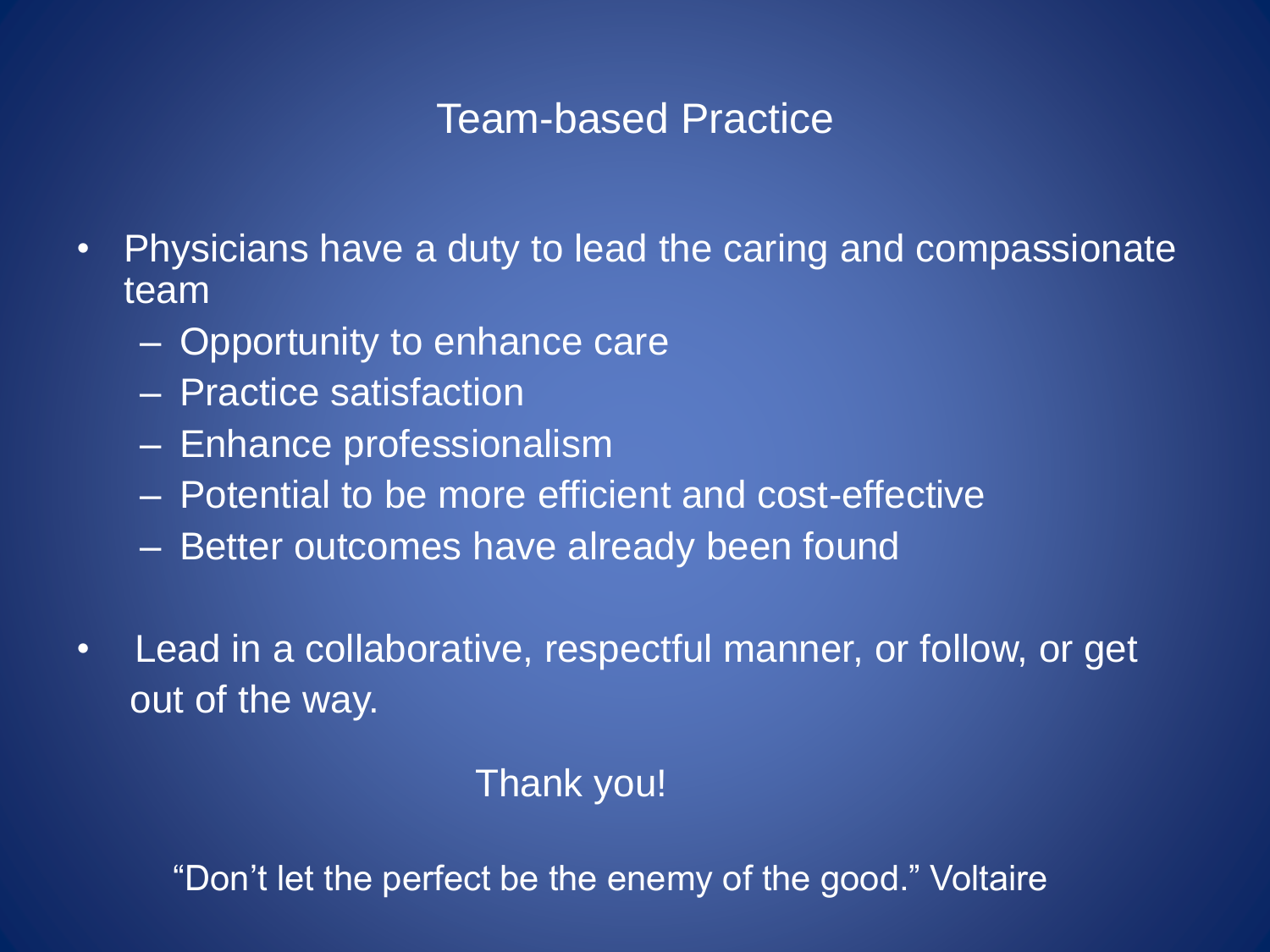